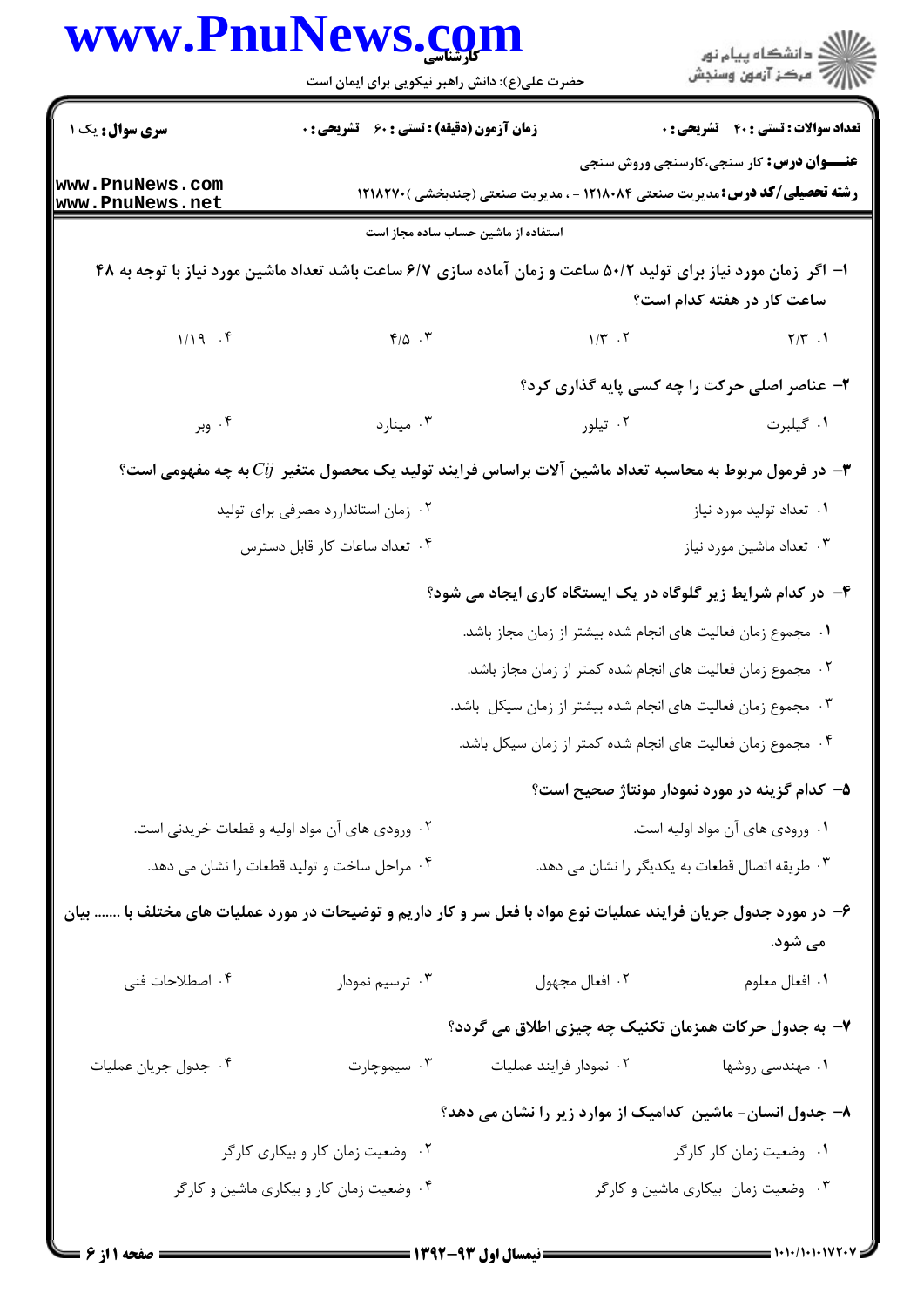## www.PnuNews.com

| <b>تعداد سوالات : تستی : 40 قشریحی : 0</b><br><b>عنـــوان درس:</b> کار سنجی،کارسنجی وروش سنجی<br><b>رشته تحصیلی/کد درس:</b> مدیریت صنعتی ۱۲۱۸۰۸۴ - ، مدیریت صنعتی (چندبخشی ) ۱۲۱۸۲۷۰<br>۹- در حالت سرویس کاملاً تصادفی به عنوان یکی از حالات رابطه انسان و ماشین:<br>۰۱ زمان سرویس دهی به ماشین مشخص اما مدت آن مشخص نمی باشد.<br>۰۲ زمان سرویس دهی به ماشین نامشخص اما مدت آن مشخص می باشد. |
|----------------------------------------------------------------------------------------------------------------------------------------------------------------------------------------------------------------------------------------------------------------------------------------------------------------------------------------------------------------------------------------------|
|                                                                                                                                                                                                                                                                                                                                                                                              |
|                                                                                                                                                                                                                                                                                                                                                                                              |
|                                                                                                                                                                                                                                                                                                                                                                                              |
|                                                                                                                                                                                                                                                                                                                                                                                              |
|                                                                                                                                                                                                                                                                                                                                                                                              |
| ۰۳ زمان سرویس دهی به ماشین و مدت آن نامشخص است.                                                                                                                                                                                                                                                                                                                                              |
| ۰۴ زمان سرویس دهی به ماشین و مدت آن مشخص است.                                                                                                                                                                                                                                                                                                                                                |
| ۱۰– کدام اعداد در جدول "از – به" نشان دهنده برگشت به عقب است؟                                                                                                                                                                                                                                                                                                                                |
| ۰۱ اعداد بالای قطر اصلی                                                                                                                                                                                                                                                                                                                                                                      |
| 11- کدام مورد زیر پایه و اساس طراحی کارخانه را تشکیل می دهد؟                                                                                                                                                                                                                                                                                                                                 |
| ۰۱ طرح ریزی جریان مواد                                                                                                                                                                                                                                                                                                                                                                       |
| ۰۳ نمودار فرایند عملیات انسان - ماشین                                                                                                                                                                                                                                                                                                                                                        |
| ۱۲- در روش الگوئی برای طرح استقرار به جای جدول "از - به" از کدام گزینه زیر استفاده می شود؟                                                                                                                                                                                                                                                                                                   |
| ۰۱ نمودار تقدم و تاخر                                                                                                                                                                                                                                                                                                                                                                        |
| ۰۳ نمودار انسان - ماشین                                                                                                                                                                                                                                                                                                                                                                      |
| ۱۳- در تجزیه و تحلیل فعالیتها هدف اولیه آن است که  هدف اصلی موسسه است تا جایی که ممکن است در مقایسه                                                                                                                                                                                                                                                                                          |
| با بقیه حرکات بیشتر شود و کارهای دیگر تا حد امکان حذف شوند.                                                                                                                                                                                                                                                                                                                                  |
| ۰۱ برنامه ریزی تولید                                                                                                                                                                                                                                                                                                                                                                         |
| ۰۳ عملیات فرعی                                                                                                                                                                                                                                                                                                                                                                               |
| ۱۴- مناسب ترین و بهترین عضو برای انجام کارهای سبک کدام عضو است؟                                                                                                                                                                                                                                                                                                                              |
| ۰۱ مچ                                                                                                                                                                                                                                                                                                                                                                                        |
| ۱۵– ضخامت میز کار در کدام شرایط زیر بهتر است؟                                                                                                                                                                                                                                                                                                                                                |
| ۰۱ ۳ سانتیمتر                                                                                                                                                                                                                                                                                                                                                                                |
| ۱۶– انگشتدر انجام کار بهتر و پرتحرک تر و با گنجایش بیشتر از انگشتان می باشد.                                                                                                                                                                                                                                                                                                                 |
| ۰۱ سبابه و میانه - سوم و چهارم                                                                                                                                                                                                                                                                                                                                                               |
| ۰۳ سوم و چهارم - سبابه و ميانه                                                                                                                                                                                                                                                                                                                                                               |
|                                                                                                                                                                                                                                                                                                                                                                                              |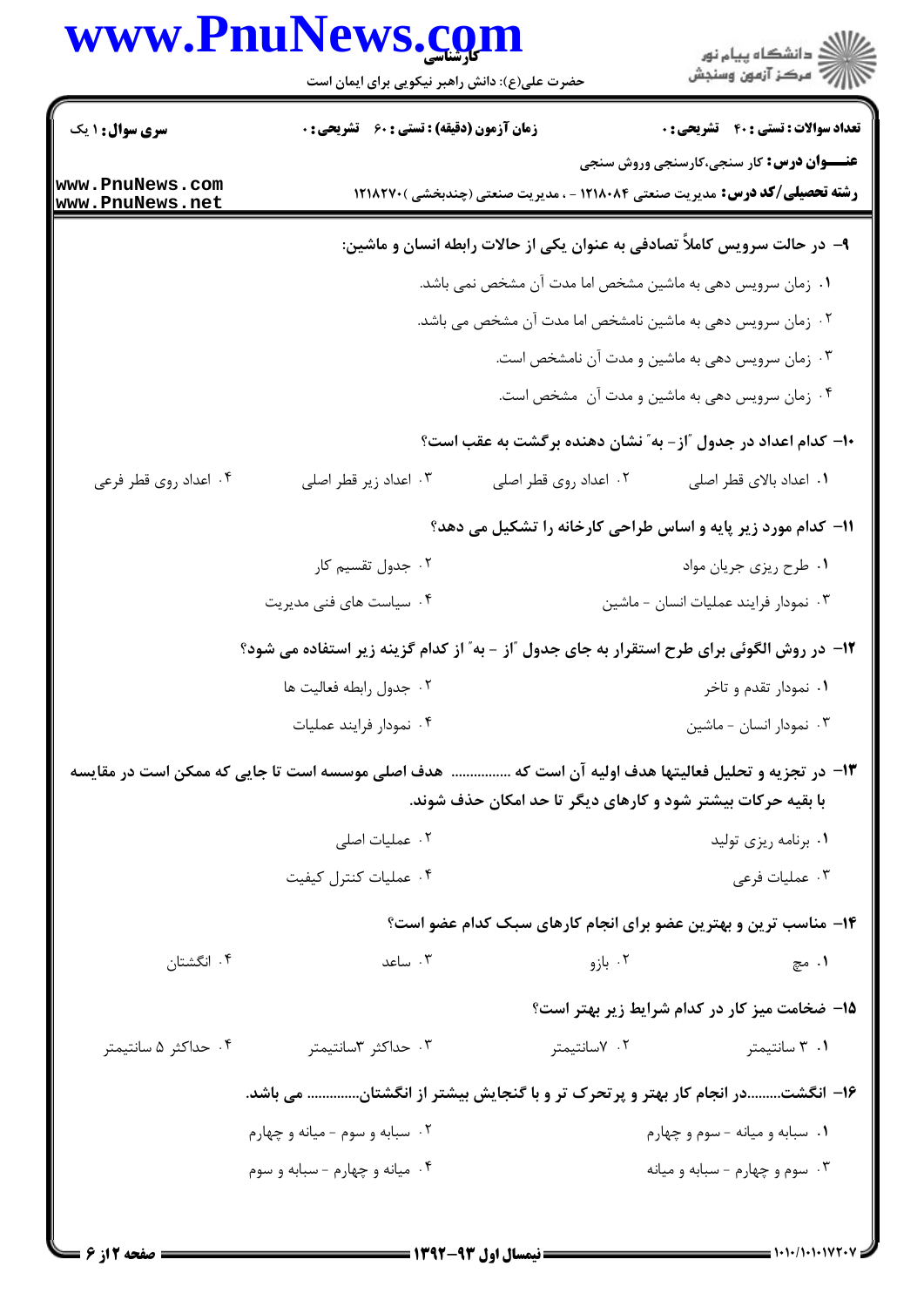## www.PnuNews.com

|                                    | www.PnuNews.com<br>حضرت علی(ع): دانش راهبر نیکویی برای ایمان است                             |                                                                        | ِ<br>∭ دانشڪاه پيام نور<br>∭ مرڪز آزمون وسنڊش                                                                                          |
|------------------------------------|----------------------------------------------------------------------------------------------|------------------------------------------------------------------------|----------------------------------------------------------------------------------------------------------------------------------------|
| <b>سری سوال : ۱ یک</b>             | <b>زمان آزمون (دقیقه) : تستی : 60 ٪ تشریحی : 0</b>                                           |                                                                        | <b>تعداد سوالات : تستي : 40 - تشريحي : 0</b>                                                                                           |
| www.PnuNews.com<br>www.PnuNews.net |                                                                                              |                                                                        | <b>عنـــوان درس:</b> کار سنجی،کارسنجی وروش سنجی<br><b>رشته تحصیلی/کد درس:</b> مدیریت صنعتی ۱۲۱۸۰۸۴ - ، مدیریت صنعتی (چندبخشی ) ۱۲۱۸۲۷۰ |
|                                    |                                                                                              |                                                                        | ۱۷– فشار وارده بر کمر انسان در کدام حالت زیر کمتر خواهد بود؟                                                                           |
|                                    | ۰۲ حالت نشسته روی صندلی                                                                      |                                                                        | ٠١ حالت ايستاده                                                                                                                        |
|                                    | ۰۴ حالت نشسته به صورت مایل                                                                   |                                                                        | ۰۳ حالت دراز کش                                                                                                                        |
|                                    |                                                                                              |                                                                        | 1۸– کدام عبارت زیر صحیح است؟                                                                                                           |
|                                    |                                                                                              | <b>۱</b> . در بیشتر موارد فیکسچرها فقط برای عملیات دستی ساخته شده اند. |                                                                                                                                        |
|                                    |                                                                                              | ۰۲ در بیشتر موارد فیکسچرها فقط برای عملیات پایی ساخته شده اند.         |                                                                                                                                        |
|                                    |                                                                                              | ۰۳ در بیشتر موارد فیکسچرها برای عملیات پایی و دستی ساخته شده اند.      |                                                                                                                                        |
|                                    | ۰۴ فیکسچرها کمک می کنند تا کارگر از هر دو دستش آزادانه برای سایر حرکات استفاده کند.          |                                                                        |                                                                                                                                        |
|                                    |                                                                                              |                                                                        | ۱۹- " I " از حروف اختصاری اشاره به کدام عناصر کاری خرد دارد؟                                                                           |
| ۰۴ جدا کردن                        | ۰۳ رها کردن                                                                                  | ۰۲ بازرسی                                                              | ۰۱ قراردادن                                                                                                                            |
|                                    |                                                                                              |                                                                        | +۲- به طور ایده آل، در ایستگاه کاری کدام تربلیگ های زیر انجام می شود؟                                                                  |
|                                    | ۲. تربلیگ های فیزیکی و واقعی                                                                 |                                                                        | ۰۱ تربلیگ های فیزیکی و فکری                                                                                                            |
|                                    | ۰۴ تربلیگ های فیزیکی و تاخیری                                                                |                                                                        | ۰۳ تربلیگ های فکری و تاخیری                                                                                                            |
|                                    | ا۲− شاید مشکلترین مرحله عملیات کارسنجی و مطالعه روش مرحله باشد.                              |                                                                        |                                                                                                                                        |
|                                    | ۰۲ طراحی روش جدید                                                                            |                                                                        | ٠١ طراحي نمودار جريان مواد                                                                                                             |
|                                    | ۰۴ تغییر در توالی فعالیت ها                                                                  |                                                                        | ۰۳ مرحله پیاده سازی روش جدید                                                                                                           |
|                                    | ۲۲– به عنوان یک اشکال در مباحث و مطالعات زمان سنجی، در بیشتر مطالب زمان سنجیبه چه صورت است؟  |                                                                        |                                                                                                                                        |
|                                    |                                                                                              |                                                                        | ٠١. تنها به جنبه انساني موضوع توجه شده است.                                                                                            |
|                                    |                                                                                              |                                                                        | ٢. تنها به جنبه فني موضوع توجه شده است.                                                                                                |
|                                    |                                                                                              | ۰۳ به دو جنبه انسانی و اجتماعی و فنی موضوع توجه شده است.               |                                                                                                                                        |
|                                    | ۰۴ جنبه انسانی و اجتماعی مورد توجه واقع شده اما جنبه فنی مورد تاکید قرار نگرفته است.         |                                                                        |                                                                                                                                        |
|                                    | ۲۳- با توجه به تعریف انگیزش چنانچه کارمندی برابر انتظار عمل نکند چه کسی را باید مقصر بدانیم؟ |                                                                        |                                                                                                                                        |
|                                    | ۰۲ کارمند باید ملامت شود.                                                                    |                                                                        | ۰۱ مدیر و کارمند                                                                                                                       |
|                                    | ۰۴ کارمند و همکاران باید ملامت شوند.                                                         |                                                                        | ۰۳ مدیر و محیط                                                                                                                         |
|                                    |                                                                                              |                                                                        |                                                                                                                                        |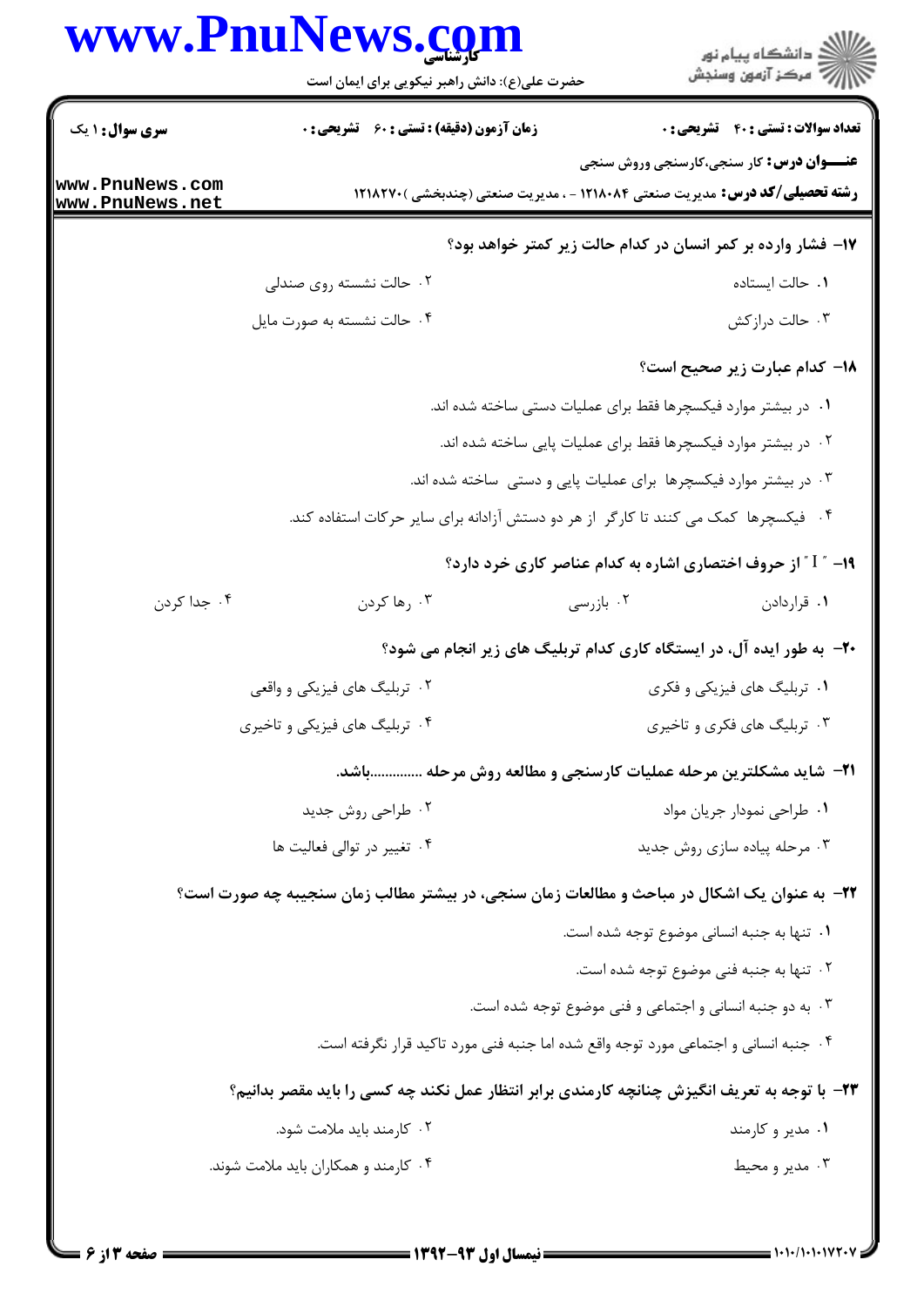|                                    | <b>www.PnuNews.col</b><br>حضرت علی(ع): دانش راهبر نیکویی برای ایمان است                                             |                                                                                   | ڪ دانشڪاه پيا <sub>م</sub> نور<br>۾ سرڪز آزمون وسنجش |
|------------------------------------|---------------------------------------------------------------------------------------------------------------------|-----------------------------------------------------------------------------------|------------------------------------------------------|
| <b>سری سوال :</b> ۱ یک             | <b>زمان آزمون (دقیقه) : تستی : 60 ٪ تشریحی : 0</b>                                                                  |                                                                                   | <b>تعداد سوالات : تستي : 40 - تشريحي : 0</b>         |
| www.PnuNews.com<br>www.PnuNews.net |                                                                                                                     | <b>رشته تحصیلی/کد درس:</b> مدیریت صنعتی ۱۲۱۸۰۸۴ - ، مدیریت صنعتی (چندبخشی )۲۱۸۲۷۰ | <b>عنـــوان درس:</b> کار سنجی،کارسنجی وروش سنجی      |
|                                    | ۲۴- هنگامی که مطالعه کار با مخالفت و عدم استقبال روبرو شود چه اقدامی باید صورت گیرد؟                                |                                                                                   |                                                      |
|                                    | ۰۲ بی توجهی به مخالفت ها                                                                                            |                                                                                   | ۰۱ مطالعه کار را متوقف سازد.                         |
|                                    | ۰۴ امتیاز دادن به مخالفین                                                                                           |                                                                                   | ۰۳ در جهت شناخت و رفع علل کوشید.                     |
|                                    | ۲۵– زمان سنجی عبارت است از به کارگیری روشهای صحیح و استفاده از اصول علمی به منظور تعیین زمان انجام عملیاتی که       | توسط یک کارگر واجد شرایط درچه سطحی انجام شود؟                                     |                                                      |
| ۰۴ حداکثر کارایی                   | ۰۳ حداقل کارایی                                                                                                     | ٠٢ كارايي مطلوب                                                                   | ۰۱ رایج کارایی                                       |
|                                    | ۲۶– تعیین زمان انجام کارها با استفاده از جدول عملکرد افراد در خلال عملکرد گذشته آن برای کدام یک از کارهای زیر بیشتر |                                                                                   | مورد استفاده قرار می گیرد؟                           |
|                                    | ۰۲ کارهای خدماتی و تولیدی                                                                                           |                                                                                   | ۰۱ کارهای تولیدی                                     |
|                                    | ۰۴ کارهای تولیدی و اداری                                                                                            |                                                                                   | ۰۳ کارهای ستادی و اداری                              |
|                                    | از زمان عناصری است که همزمان یا به موازات آن                                                                        | ۲۷– جزء تعیین کننده یا حاکم، عنصری است که زمان انجام آن                           | انجام می شود.                                        |
| ۰۴ طولانی تر                       | ۰۳ ده دقیقه کمتر                                                                                                    | ۰۲ کمتر                                                                           | ۰۱ دقیقه کمتر                                        |
|                                    |                                                                                                                     | ۲۸- کثیفی و رطوبت به ترتیب چه نوع فشارهایی بر افراد در محیط کار وارد می کند؟      |                                                      |
|                                    | ۰۲ فشار جسمی و فکری - فشار جسمی و فکری                                                                              |                                                                                   | ۰۱ فشار فکری- فشار جسمی                              |
|                                    | ۰۴ فشار جسمی - فشار جسمی                                                                                            |                                                                                   | ۰۳ فشار فکری - فشار فکری                             |
|                                    |                                                                                                                     |                                                                                   | ۲۹– کدام گزینه زیر صحیح بیان شده است؟                |
|                                    |                                                                                                                     | ۰۱ زمانهای مجاز مربوط به موارد تصادفی همیشه بزرگ هستند.                           |                                                      |
|                                    |                                                                                                                     | ۰۲ تاخیرهای عمدی و قابل اجتناب جز زمان استاندارد محسوب می شود.                    |                                                      |
|                                    |                                                                                                                     | ۰۳ زمانهای مجاز به موارد تصادفی در بعضی مواقع کوچک است.                           |                                                      |
|                                    |                                                                                                                     | ۰۴ زمانهای مجاز مربوط به موارد تصادفی نباید بزرگتر از ۵ درصد باشد.                |                                                      |
|                                    |                                                                                                                     | ۳۰- برای تعیین بیکاری مجاز جهت رفع خستگی باید محاسبه روی کدام زمانهای زیر باشد؟   |                                                      |
|                                    | ۰۲ زمانی که کارگر در محیط کار است.                                                                                  |                                                                                   | ۰۱ زمانهایی که کارگر درگیر کار است.                  |
|                                    | ۰۴ زمانهایی که ماشین در حال انجام کار است.                                                                          | ۰۳ زمانهایی که کارگر در حال استراحت است.                                          |                                                      |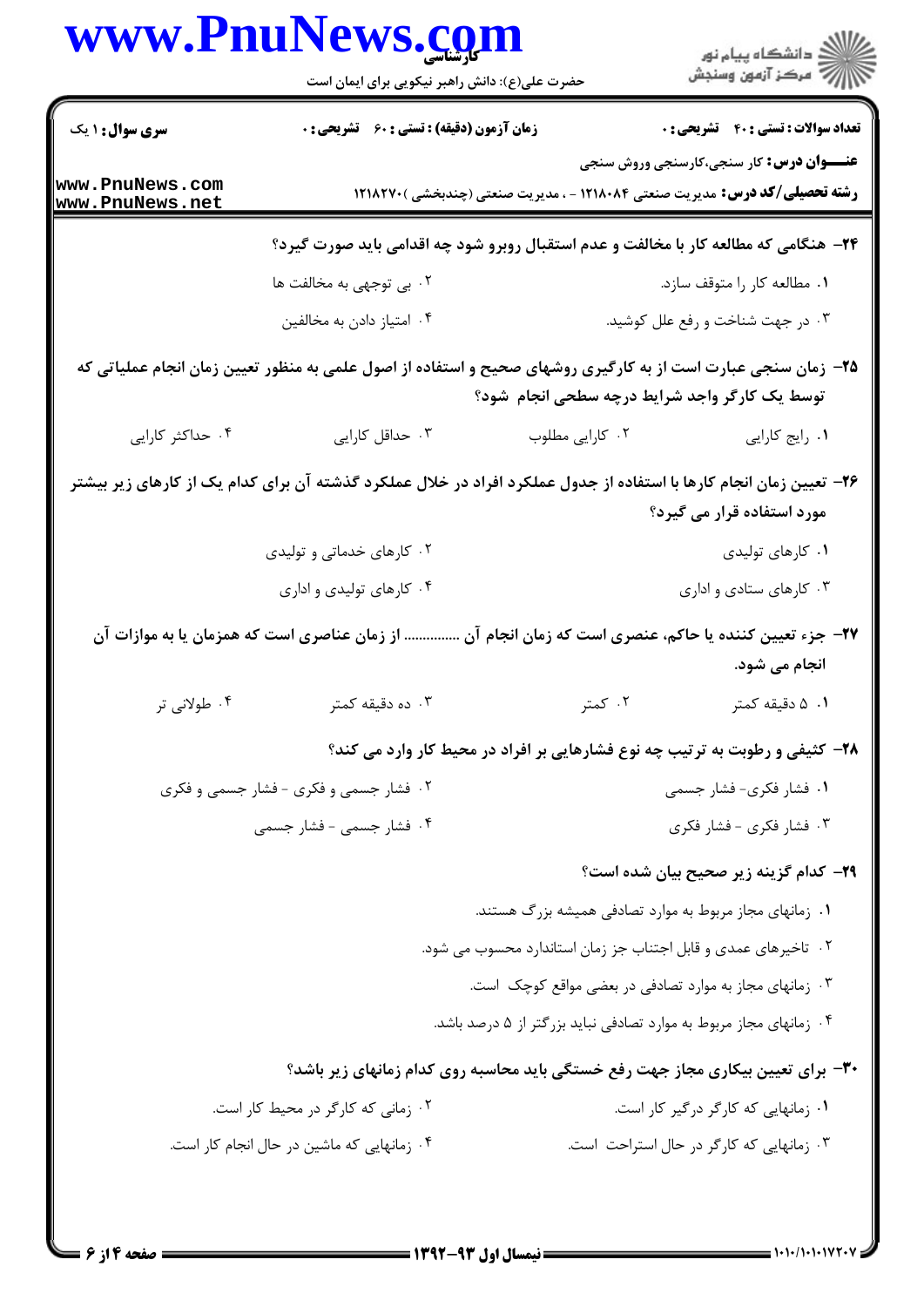## www.PnuNews.com

|                                    | www.PnuNews.com<br>حضرت علی(ع): دانش راهبر نیکویی برای ایمان است                                                                                                                              |                                                               | ر<br>دانشڪاه پيام نور)<br>ا                                                |
|------------------------------------|-----------------------------------------------------------------------------------------------------------------------------------------------------------------------------------------------|---------------------------------------------------------------|----------------------------------------------------------------------------|
| <b>سری سوال : ۱ یک</b>             | <b>زمان آزمون (دقیقه) : تستی : 60 ٪ تشریحی : 0</b>                                                                                                                                            |                                                               | <b>تعداد سوالات : تستی : 40 ٪ تشریحی : 0</b>                               |
| www.PnuNews.com<br>www.PnuNews.net | <b>رشته تحصیلی/کد درس:</b> مدیریت صنعتی ۱۲۱۸۰۸۴ - ، مدیریت صنعتی (چندبخشی )۱۲۱۸۲۷۰                                                                                                            |                                                               | <b>عنـــوان درس:</b> کار سنجی،کارسنجی وروش سنجی                            |
|                                    |                                                                                                                                                                                               |                                                               | ۳۱– نمونه برداری از کار برای زمان سنجی کدام کارهای زیر سودمند است؟         |
|                                    | ۰۲ کارهای کلی و نامحدود                                                                                                                                                                       |                                                               | ۰۱ کارهای کلی و یکسره                                                      |
|                                    | ۰۴ کارهای جزئی و نامحدود                                                                                                                                                                      |                                                               | ۰۳ کارهای جزئی و یکسره                                                     |
|                                    |                                                                                                                                                                                               |                                                               | ۳۲- نموگرام یکی از روشهای نمونه گیری است که  را نشان می دهد.               |
|                                    | ۰۲ روابط ترسیمی متغیرهای وابسته                                                                                                                                                               |                                                               | ٠١ روابط ترسيمي متغيرهاي متفاوت                                            |
|                                    | ۰۴ روابط عددی متغیرهای ثابت                                                                                                                                                                   |                                                               | ۰۳ روابط عددي متغيرهاي متفاوت                                              |
|                                    | ۳۳- ثبت اطلاعات در کدام مرحله از مراحل زمان سنجی با کرونومتر انجام می شود؟                                                                                                                    |                                                               |                                                                            |
| ۰۴ مرحله چهارم                     | ۰۳ مرحله سوم                                                                                                                                                                                  | ۰۲ مرحله دوم                                                  | ٠١ مرحله اول                                                               |
|                                    | ۳۴ – عامل تعیین کننده اصلی در تصمیم گیری مربوط به اقتصادی بودن روش داده های استاندارد کدام است؟                                                                                               |                                                               |                                                                            |
|                                    | ۰۲ هزینه استخراج داده ها                                                                                                                                                                      |                                                               | ٠١ حجم استانداردهايي كه بايد تعيين شود.                                    |
|                                    | ۰۴ نوع داده های در دسترس                                                                                                                                                                      |                                                               | ۴. پیچیدگی عملیات                                                          |
|                                    | <b>۳۵</b> – از مدل توالی حرکت عمومی در سیستم   Mini Most هنگامی استفاده می شود که شی یا قطعه  از دورن هوا، از                                                                                 | نقطه ای به نقطه دیگر حرکت داده می شود.                        |                                                                            |
|                                    | ۰۲ در طول یک مسیر محدود نشده                                                                                                                                                                  |                                                               | ۰۱ در طول چند مسیر محدود نشده                                              |
|                                    | ۰۴ در طول یک مسیر محدود شده                                                                                                                                                                   |                                                               | ۰۳ در طول چند مسیر محدود شده                                               |
|                                    | ۳۶− شرایط کاربرد مدل توالی حرکت عمومی در سیستم Basic Most و فازها و پارامترهای آن دقیقاً همان هایی هستند که در<br>مدل توالی حرکت عمومی Mini Most گفته شده منتهی تفاوت در کدام گزینه زیر. است؟ |                                                               |                                                                            |
|                                    |                                                                                                                                                                                               |                                                               | ۰۱ نوع پارامترها و نوع فعالیت ها                                           |
|                                    |                                                                                                                                                                                               | ۰۲ اعداد ارائه شده مربوط به پارامترها و نیز کلید واژههای آنان |                                                                            |
|                                    |                                                                                                                                                                                               |                                                               | ۰۳ ابزارآلات مورد استفاده                                                  |
|                                    |                                                                                                                                                                                               |                                                               | ۰۴ مسافت پیموده شده                                                        |
|                                    |                                                                                                                                                                                               |                                                               | <b>۳۷-</b> مدل توالی استفاده از ابزار در سیتم Basic Most شامل چند فاز است؟ |
| ۰۴ پنج فاز                         | ۰۳ چهار فاز                                                                                                                                                                                   | ۰۲ دو فاز                                                     | ۰۱ یک فاز                                                                  |